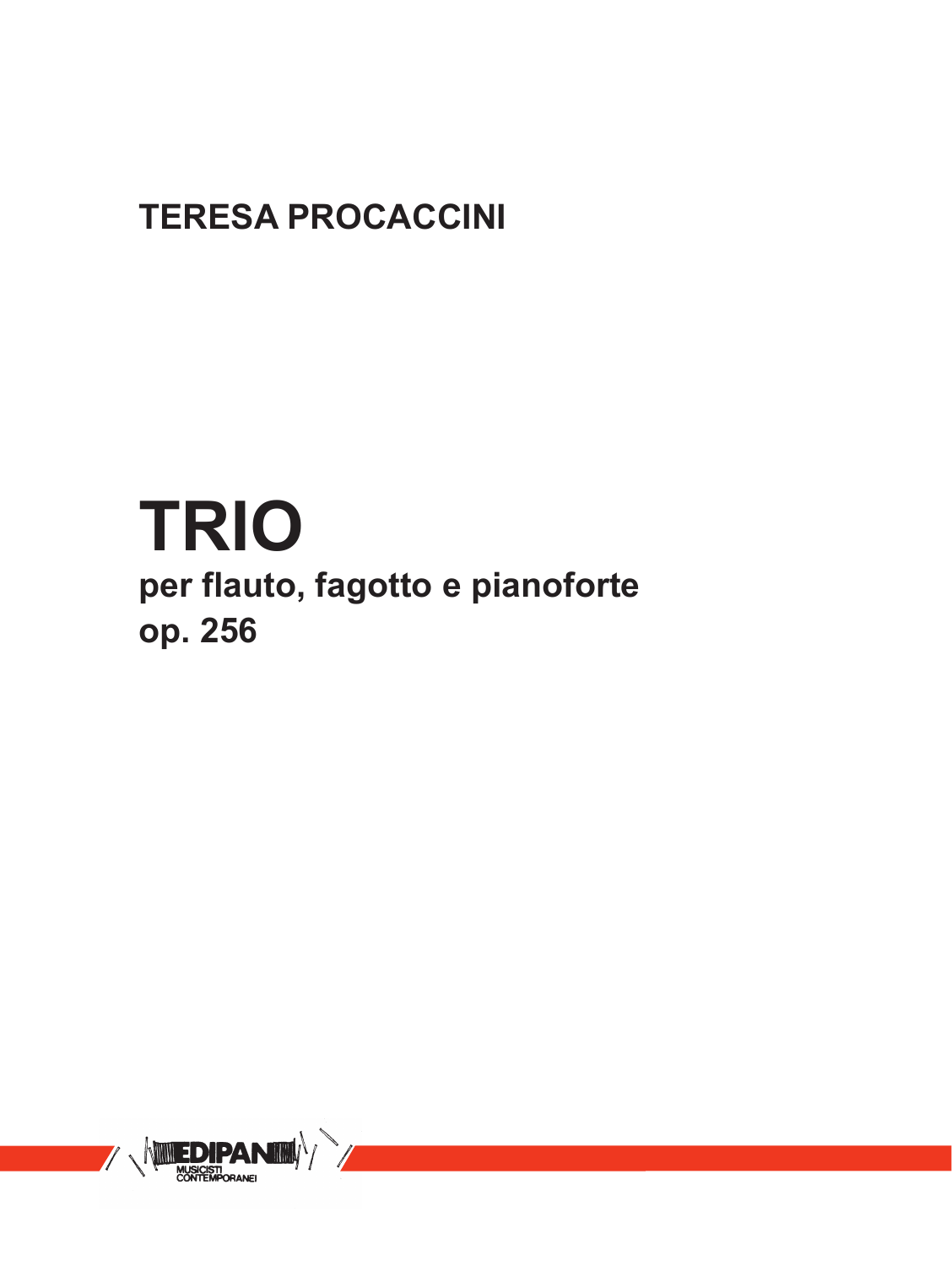## **TERESA PROCACCINI**

## **TRIO per flauto, fagotto e pianoforte op. 256**

Teresa Procaccini - TRIO per flauto, fagotto e pianoforte op. 256 - EP8778E - Partitura ISMN 979-0-52011-406-6 © 2020 EDI-PAN srl - Via Caposile 6 - 00195 Roma - edipan@edipan.com - www.edipan.com

Tutti i diritti riservati. Nessuna parte del presente e-book può essere riprodotta, memorizzata in un sistema che ne permetta l'elaborazione, né trasmessa in qualsivoglia forma e con qualsivoglia mezzo elettronico o meccanico, né può essere riprodotta o registrata altrimenti, senza previo consenso scritto dell'editore.

All rights reserved. No part of this e-book may be reproduced in any form by any electronic or mechanical means (including photocopying, recording, or information storage and retrieval) without permission in writing from the publisher.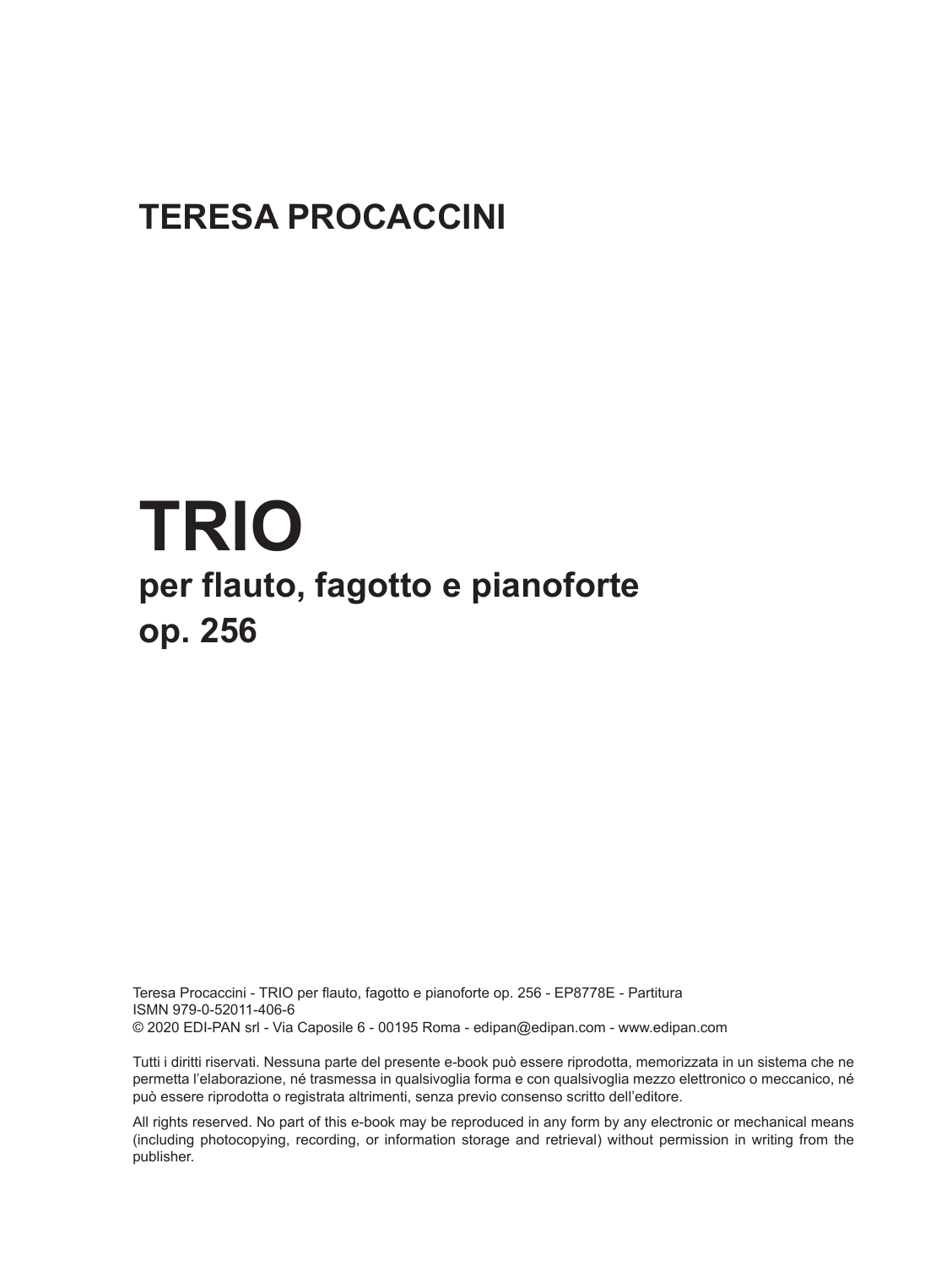**TRIO per flauto, fagotto e pianoforte op. 256 (2020)**

**Teresa Procaccini**



EP 8778E - TRIO per flauto, fagotto e pianoforte op. 256 - Teresa Procaccini - © 2020 EDI-PAN srl - Roma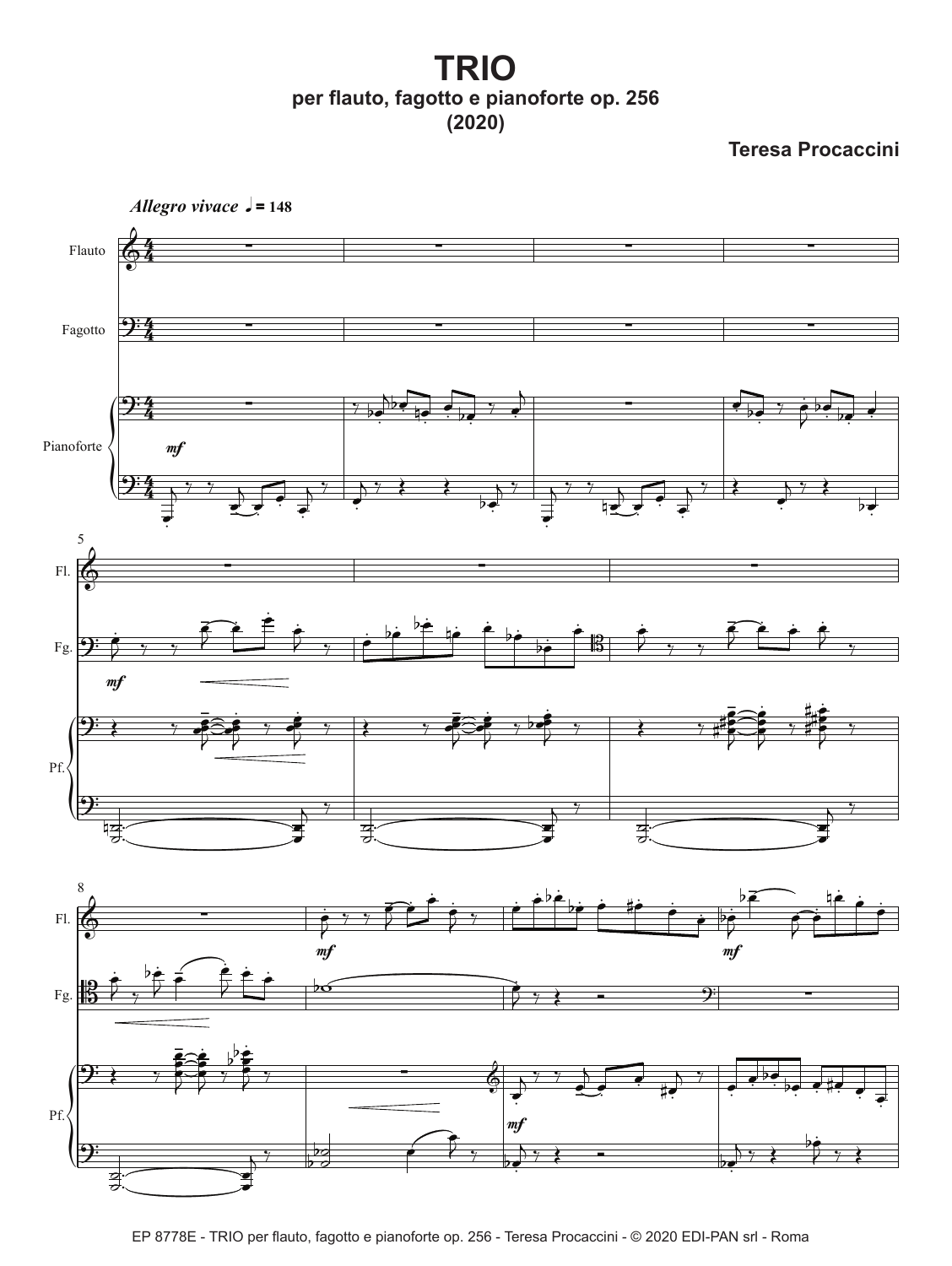



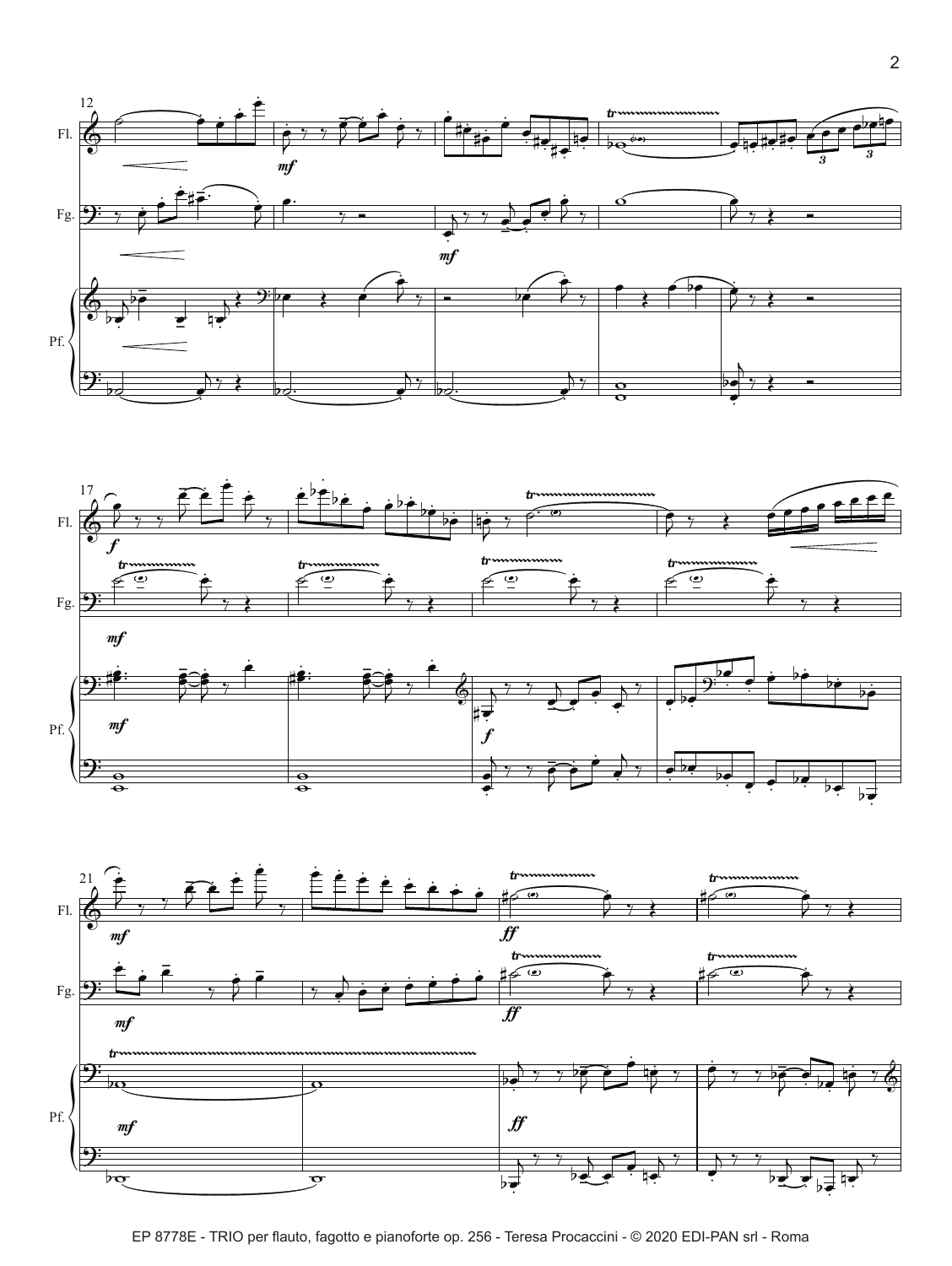





EP 8778E - TRIO per flauto, fagotto e pianoforte op. 256 - Teresa Procaccini - © 2020 EDI-PAN srl - Roma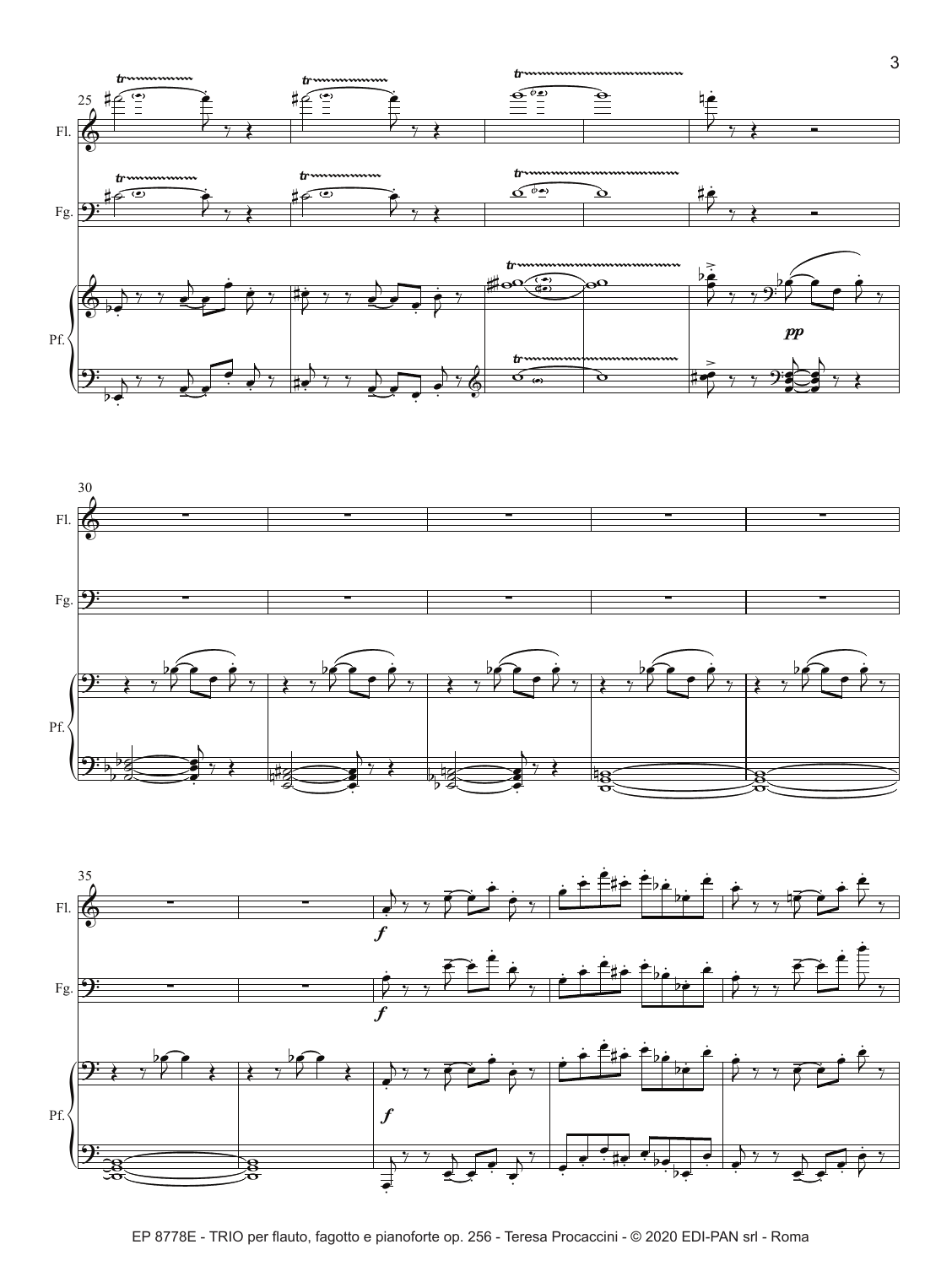



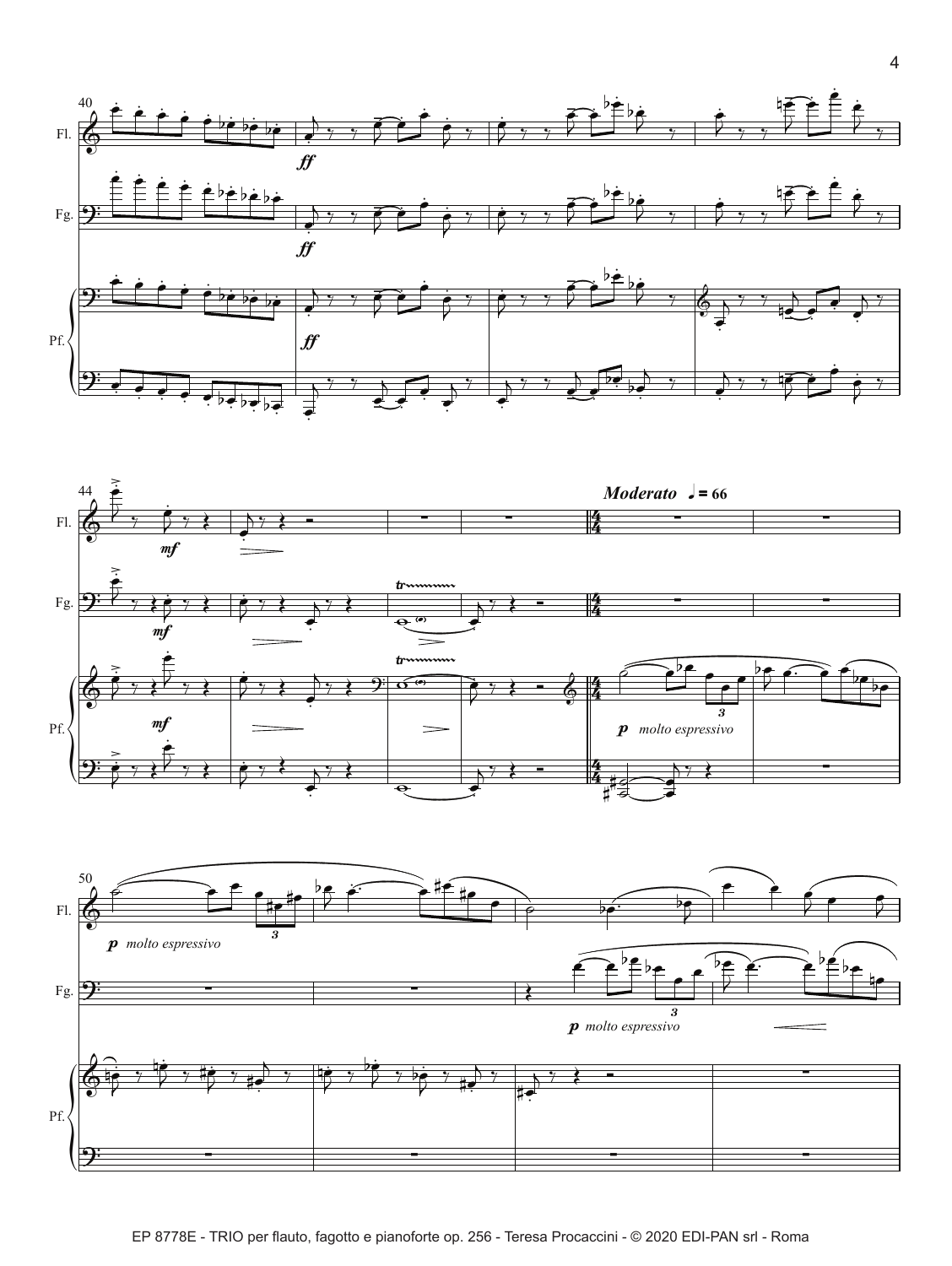





EP 8778E - TRIO per flauto, fagotto e pianoforte op. 256 - Teresa Procaccini - © 2020 EDI-PAN srl - Roma